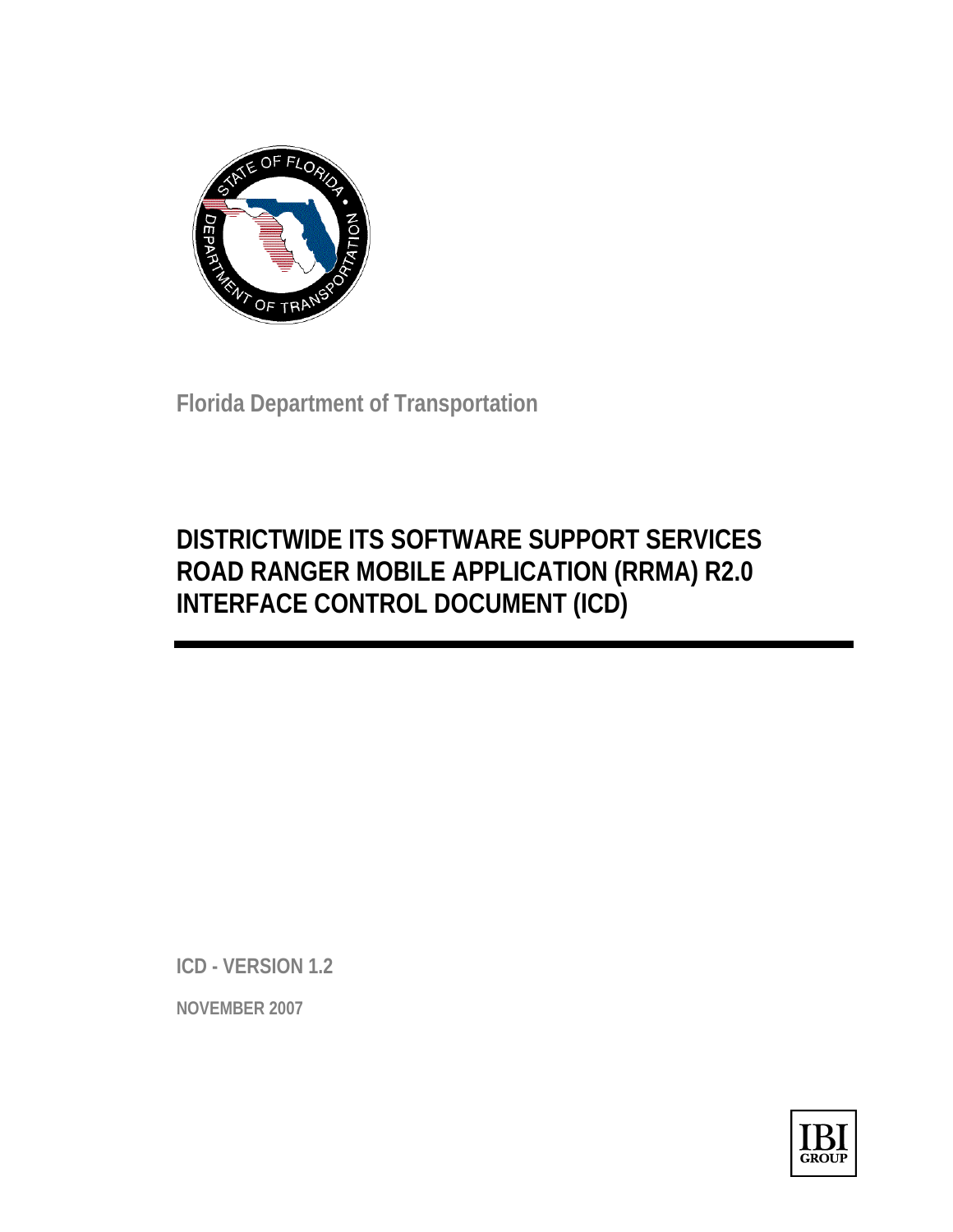# **DOCUMENT CONTROL**

| Client:                  | Florida Department of Transportation                                           |                      |  |  |  |
|--------------------------|--------------------------------------------------------------------------------|----------------------|--|--|--|
| Project Name:            | Districtwide ITS Software Support Services                                     |                      |  |  |  |
| <b>Report Title:</b>     | Road Ranger Mobile Application (RRMA) R2.0<br>Interface Control Document (ICD) |                      |  |  |  |
| <b>IBI Reference:</b>    | TO-10267                                                                       |                      |  |  |  |
| Version:                 | 1.1                                                                            |                      |  |  |  |
| Digital Master:          | [File Location]                                                                |                      |  |  |  |
| Originator:              | Neena Soans                                                                    |                      |  |  |  |
| Reviewer:                | James Barbosa                                                                  |                      |  |  |  |
| Authorization:           | James Barbosa                                                                  |                      |  |  |  |
| <b>Circulation List:</b> | <b>Steve Corbin</b>                                                            |                      |  |  |  |
| History:                 |                                                                                |                      |  |  |  |
| <b>Revision</b>          | <b>Date</b>                                                                    | <b>Changes</b>       |  |  |  |
| 1.0                      | April 30, 2007                                                                 | <b>Draft Version</b> |  |  |  |
| 1.1                      | June 5, 2007                                                                   | Version 1.0          |  |  |  |
| 1.2                      | July 18, 2007                                                                  | Version 1.1          |  |  |  |
| 1.3                      | November 14, 2007                                                              | Version 1.2          |  |  |  |

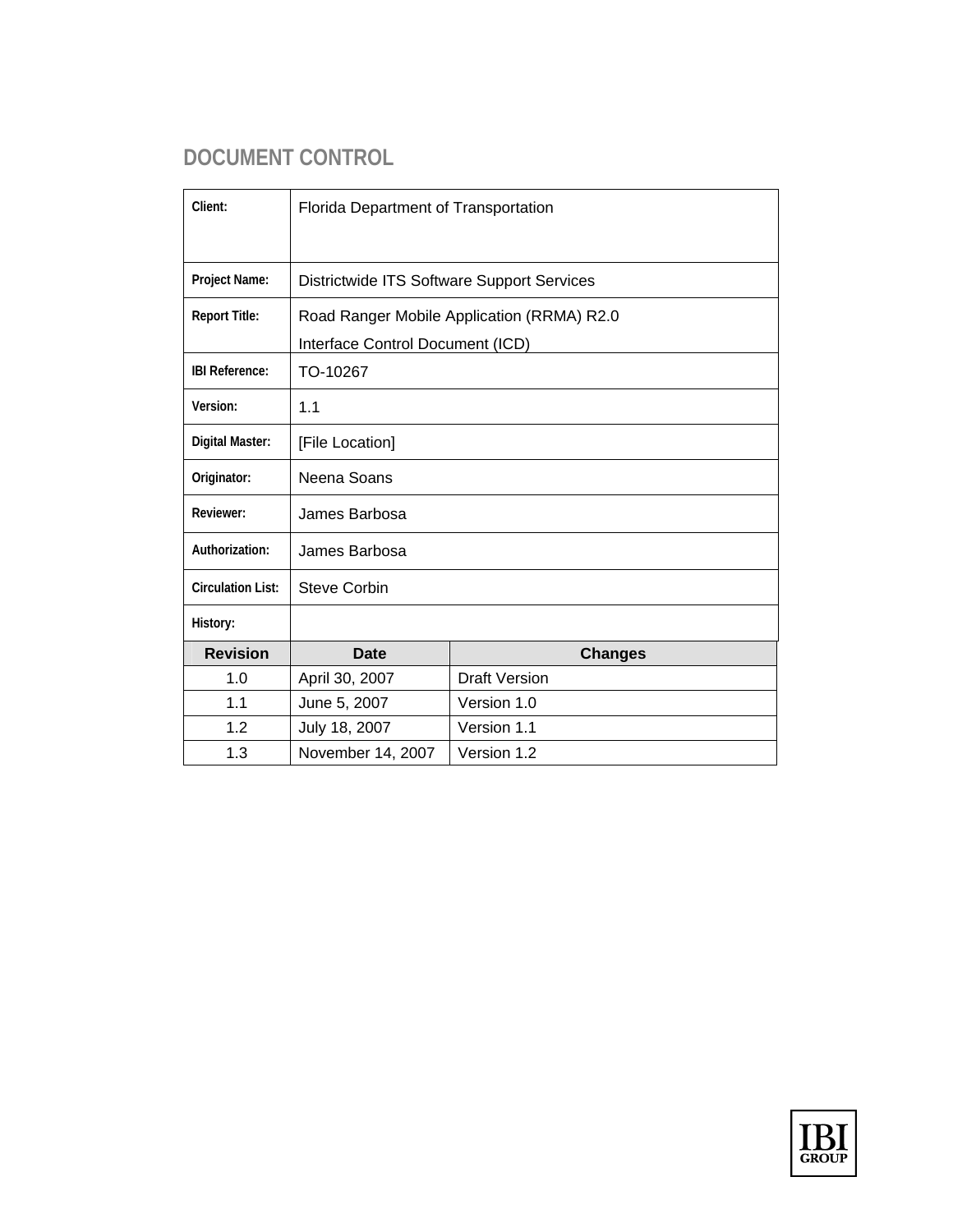# **TABLE OF CONTENTS**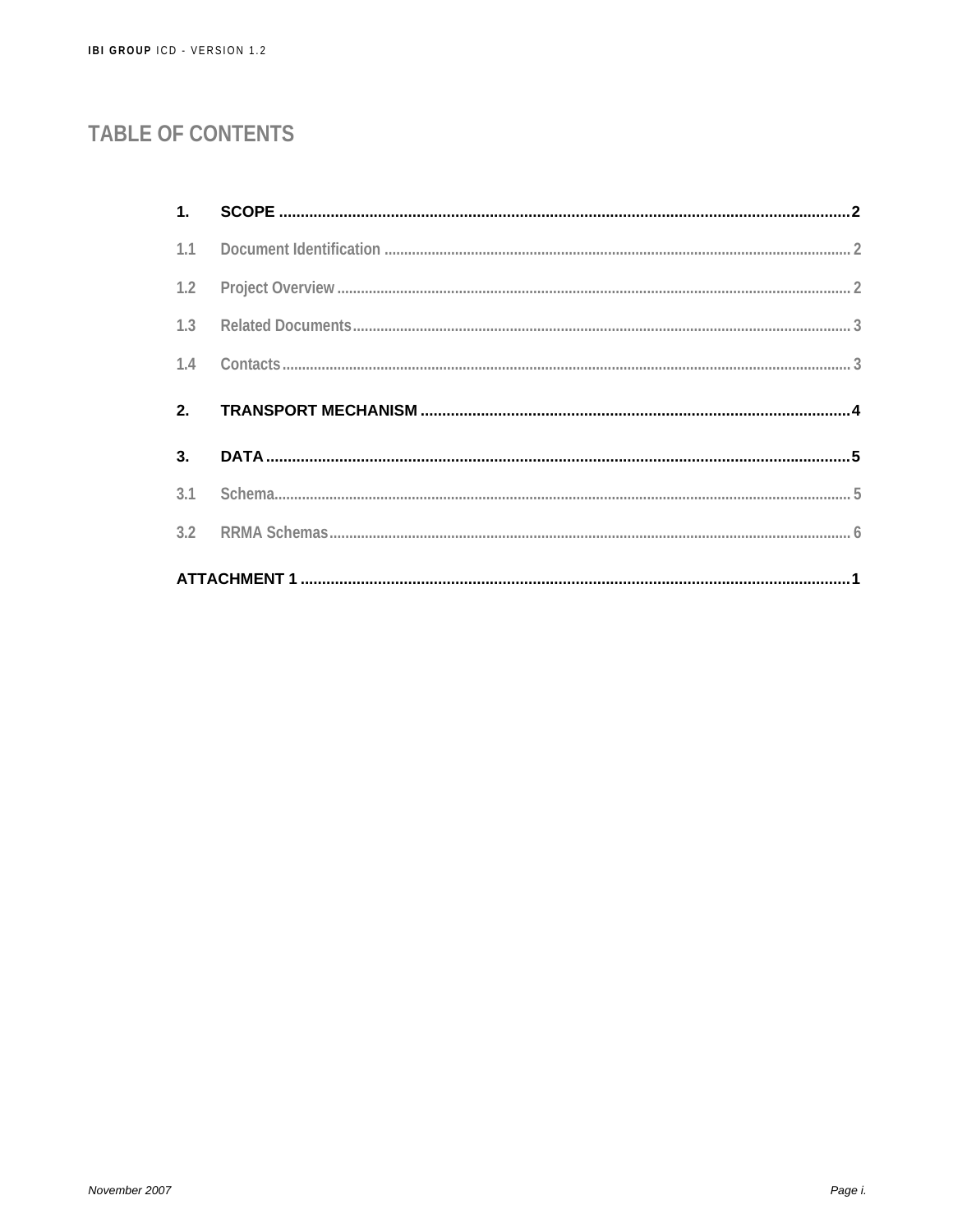## **1. SCOPE**

## **1.1 Document Identification**

This Interface Control Document (ICD) describes the interface between the Road Ranger Mobile Application (RRMA) R 2.0 and relevant SunGuide driver. This ICD defines Extensible Markup Language (XML) schemas upon which relevant XML requests, responses and messages shall be based.

# **1.2 Project Overview**

A Tablet PC running the RRMA resides in each and every FDOT D4 Road Ranger vehicle. The primary objective of the RRMA R 2.0 is to provide the Road Rangers with current event data (thereby allowing them to review and validate what has been recorded), and to capture all data when all communications (phone/ radio and network) are lost. The RRMA will also ensure data accuracy and low latency data exchange.

Revision 2.0 of District 4's Road Ranger Mobile Application (RRMA) has been redesigned to support SunGuide 3.0 – and more specifically, SunGuide AVL and EM Subsystem related requirements. Revision 2.0 of the RRMA will also incorporate a GPS Receiver, and the most recent recommendations of FDOT District 4.

The following diagram is a high level depiction of the RRMA related SunGuide software architecture.

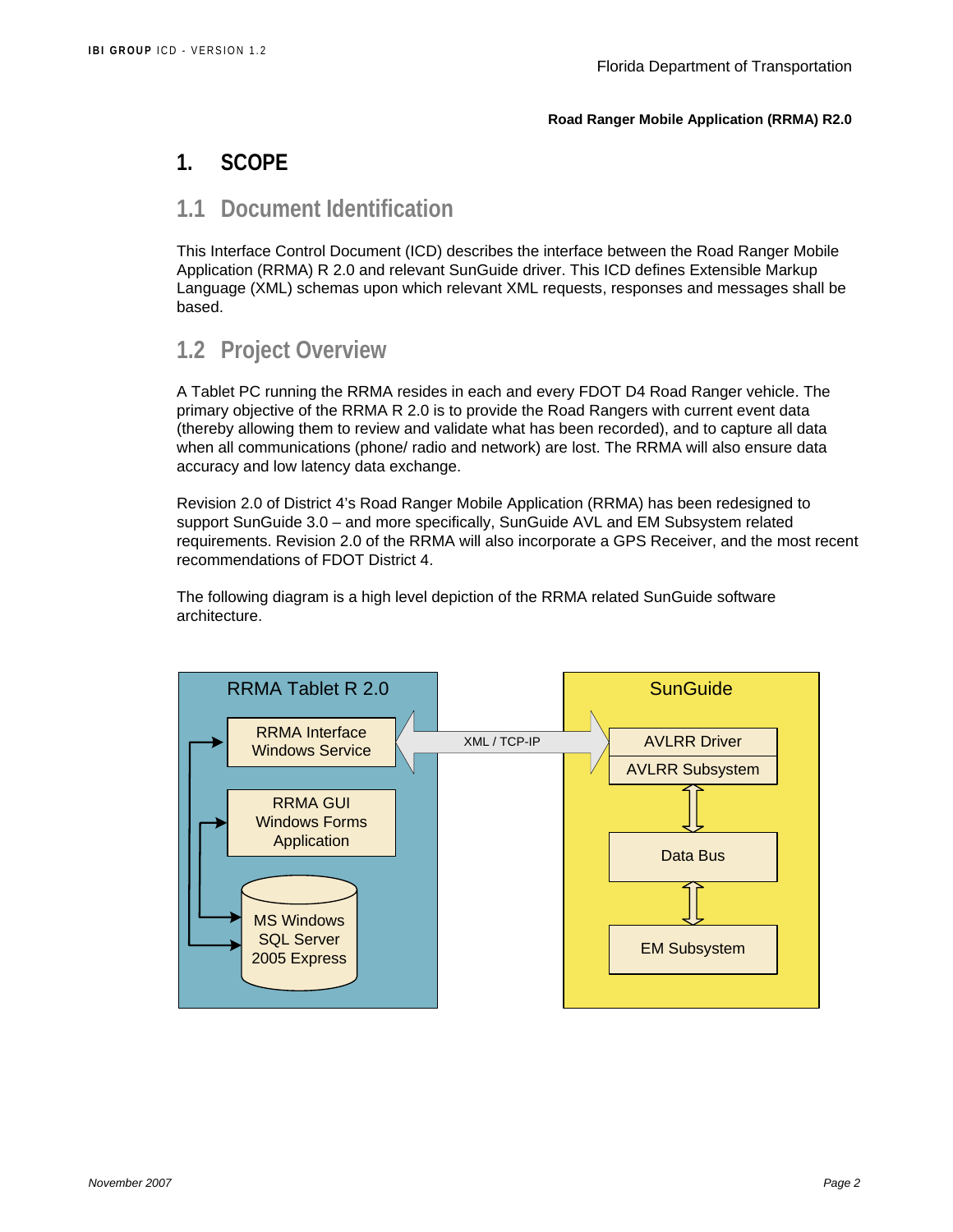# **1.3 Related Documents**

The following documents have relevance to this Software Requirements Document:

- *(1)* IBI Scope of Services Document: *FDOT Districtwide ITS Software Support Services, Software Development Scope of Services, Revision 1.1, January 28, 2007 – Final.*
- *(2) Districtwide ITS Software Support Services, Road Ranger Mobile Application (RRMA) R.0, Revision 1.0, April xx, 2007 – Initial Release*

### **1.4 Contacts**

The following are contact persons for the RRMA 2.0 software project:

- James Barbosa, IBI Florida, *jbarbosa@ibigroup.com*, (954)-805-3079
- Neena Soans, IBI Florida, nsoans@ibigroup.com, (954)-974-2200
- John Boguslawski, IBI Toronto, jboguslawski@ibigroup.com, (416)-596-1930
- Dave Ashton, IBI Florida, dashton@ibigroup.com, (954)-605-1424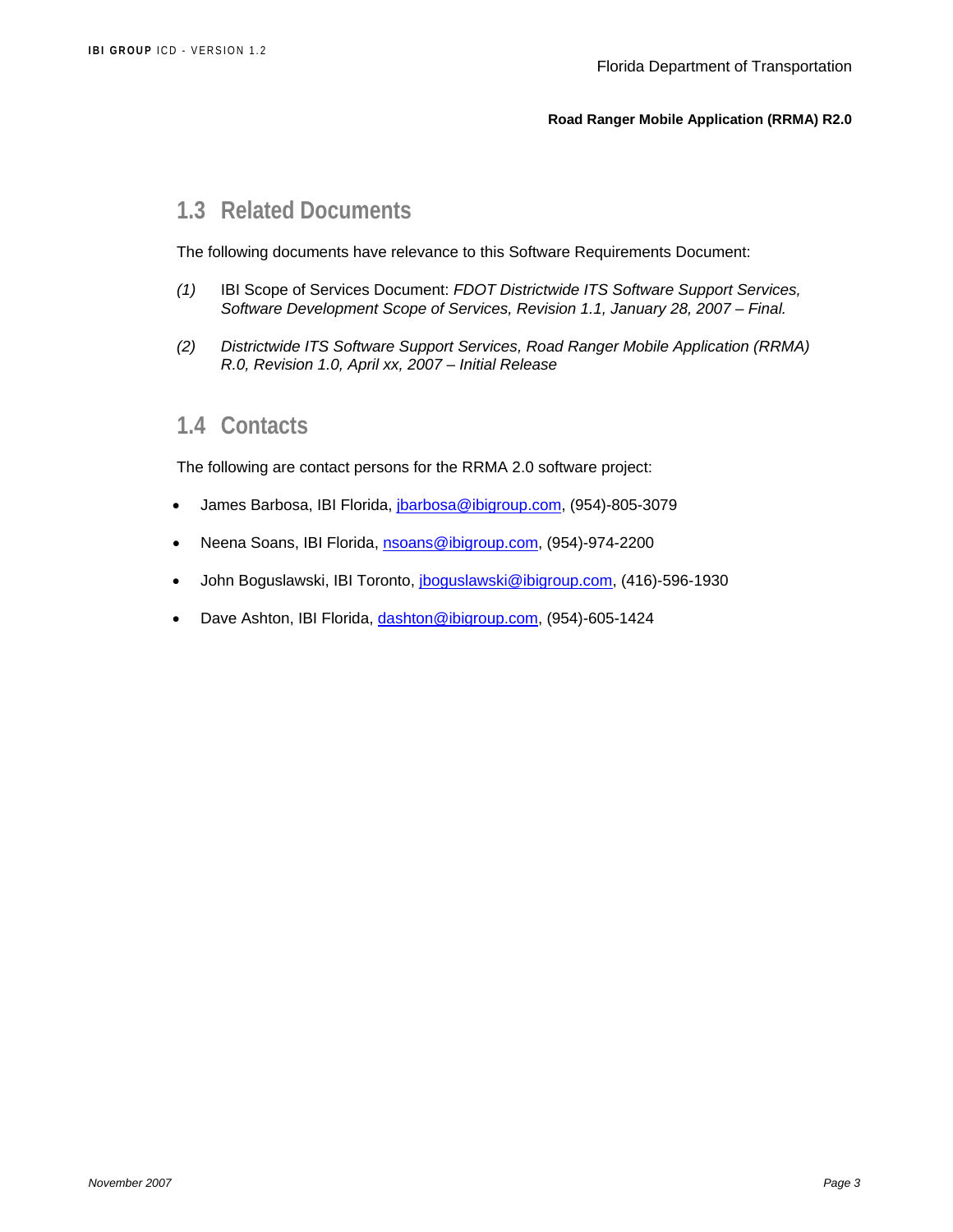## **2. TRANSPORT MECHANISM**

XML requests, responses and messages shall be exchanged between each RRMA and relevant SunGuide driver via TCP/IP. In every case, the relevant SunGuide driver will establish (initiate) and maintain the TCP connection with each RRMA. Any existing TCP connection is terminated, by the RRMA, upon reception of a new TCP connection request.

Each message shall begin with the size of the data being sent, followed by the size of the data after being decompressed, followed by the XML message itself.

| <b>Transmitted XML Data</b><br>Size | <b>Decompressed XML</b><br>Data Size | <b>XML Data</b>                    |
|-------------------------------------|--------------------------------------|------------------------------------|
| 4 Bytes-                            | 4 Bytes                              | 'Transmitted XML Data Size' Bytes- |

| Data Item                            | Data Type | <b>Size</b> | <b>Detailed Description</b>                                                                                                                                                   |  |  |  |  |
|--------------------------------------|-----------|-------------|-------------------------------------------------------------------------------------------------------------------------------------------------------------------------------|--|--|--|--|
| <b>Transmitted XML</b><br>Data Size  | Integer   | 4 bytes     | The size of the XML data being<br>transmitted (if compression is being used,<br>then this is the size of the data after<br>compression is performed).                         |  |  |  |  |
| Decompressed<br><b>XML Data Size</b> | Integer   | 4 bytes     | This is the size of the original message before<br>compression. Compression will not be used by<br>this version of the interface, so this value<br>should be set to 0 (zero). |  |  |  |  |
| <b>XML Data</b>                      | String    | Variable    | Refer schema for specific requests, responses,<br>and messages.                                                                                                               |  |  |  |  |

All integer and bitmap data will be in big endian byte order (i.e. the least significant byte is the farthest to the right). Bits are labeled from right (bit 0) to left of a byte or word. Strings are not null terminated and are of variable length. All XML data is ASCII encoded.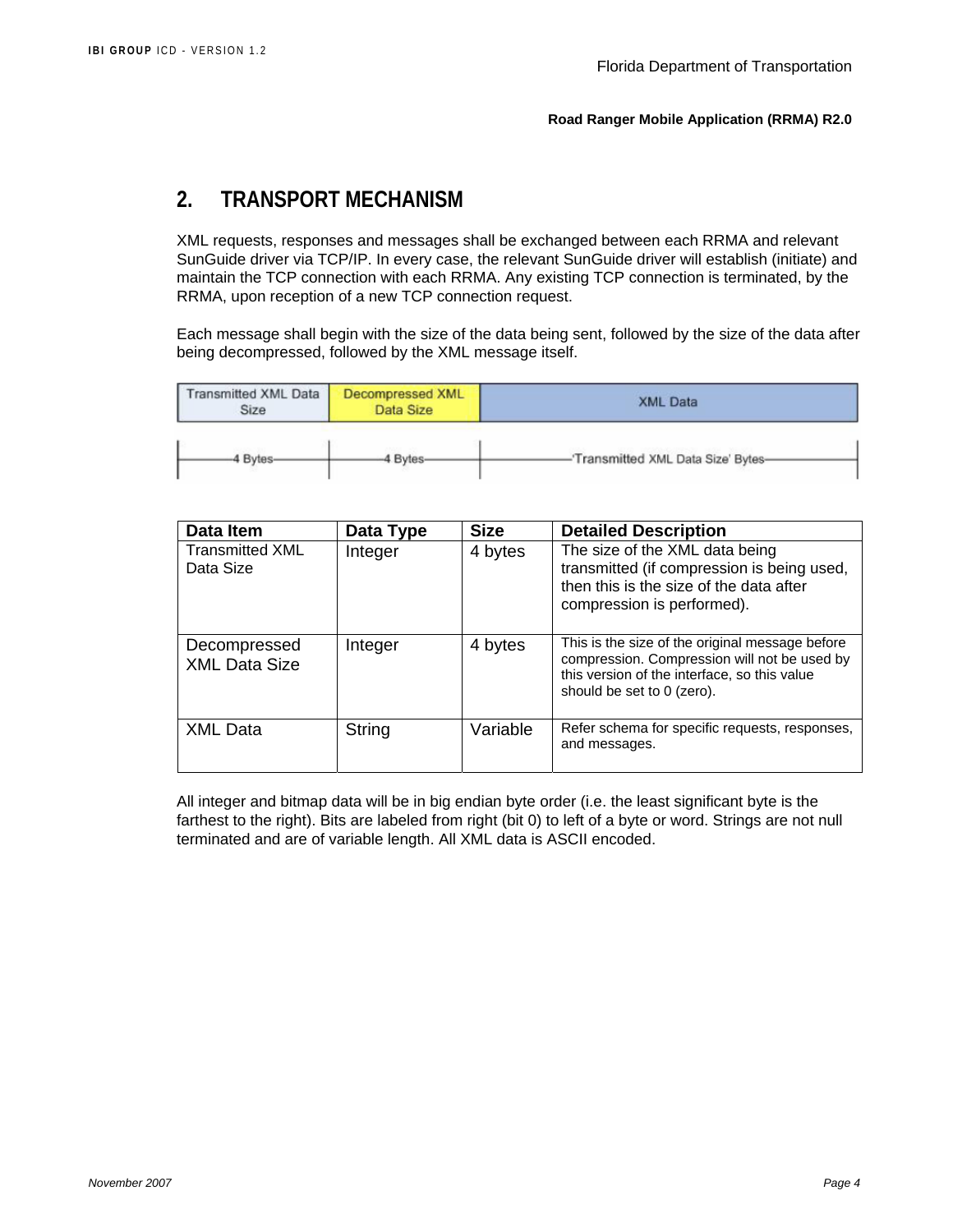### **3. DATA**

The following sections detail the XML transactions that can be exchanged between the RRMA and the AVLRR driver.

## **3.1 Schema**

The objects directory contains common data schemas that are used by the various requests and responses. Schemas are organized in the following tree structure:

RRMA

- **Requests** 
	- o replaceAgencyVehicleConfigReq.xsd
	- o replaceAllEventReq.xsd
	- o replaceEventConfigReq.xsd
	- o replaceEventReq.xsd
	- o replaceEventVehicleConfigReq.xsd
	- o replaceLocationConfigReq.xsd
	- o reportAgencyVehicleStatusReq.xsd
	- o reportAvlDataReq.xsd
	- o reportEventCommentReq.xsd
	- o reportNetworkStatusReq.xsd
	- o reportRrmaEventReq.xsd
- Responses
	- o genericResponse.xsd
	- o replaceEventResponse.xsd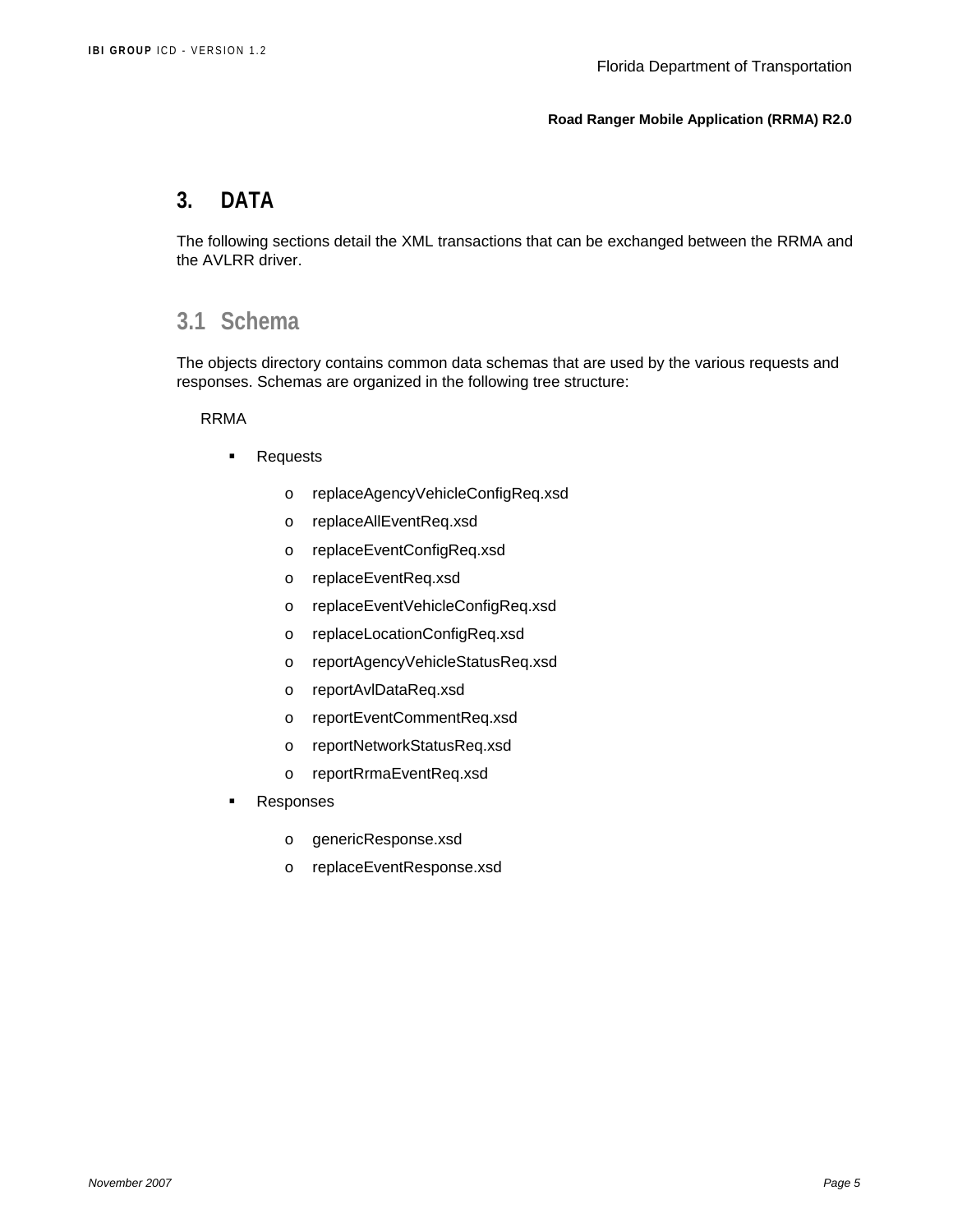## **3.2 RRMA Schemas**

The table below lists the XML requests and responses that shall be exchanged by the RRMA and SunGuide driver. After a configurable timeout period, if a response is not received by the request sender, the request sender shall assume that the request was not received, and shall retransmit that request with a new REF\_ID. The maximum number of retransmissions shall also be configurable (from 0 to infinite).

| <b>Usage Description</b> |                                                                                                                                                                                                                                                                                                                                                                                                                | <b>FR</b><br><b>Requests</b>  |   | <b>FD</b>                 | <b>Responses</b>     |
|--------------------------|----------------------------------------------------------------------------------------------------------------------------------------------------------------------------------------------------------------------------------------------------------------------------------------------------------------------------------------------------------------------------------------------------------------|-------------------------------|---|---------------------------|----------------------|
|                          | Used to replace RRMA agency vehicle configuration<br>data. The SunGuide driver shall send the<br>replaceAgencyVehicleConfigReq whenever the<br>SunGuide agency vehicle configuration has changed.<br>If the RRMA is unavailable during the relevant<br>configuration change, the SunGuide driver shall send<br>(only) the most recent<br>replaceAgencyVehicleConfigReq when the RRMA<br>does become available. | replaceAgencyVehicleConfigReq |   | $\boldsymbol{\mathsf{x}}$ | genericResponse      |
|                          | Used to retrieve all currently 'open' events, for the<br>purpose of synchronizing with SunGuide. A single<br>replaceAllEventReq sent by the RRMA shall result in a<br>replaceEventResponse for every currently 'open'<br>event. The RRMA shall respond to each<br>replaceEventResponse with the genericResponse (not<br>otherwise depicted by this table).                                                     | replaceAllEventReq            | X |                           | replaceEventResponse |
|                          | Used to replace RRMA event configuration data. The<br>SunGuide driver shall send the<br>replaceEventConfigReq whenever the SunGuide<br>event configuration has changed. If the RRMA is<br>unavailable during the relevant configuration change,<br>the SunGuide driver shall send (only) the most recent<br>replaceEventConfigReq when the RRMA does<br>become available.                                      | replaceEventConfigReq         |   | $\times$                  | genericResponse      |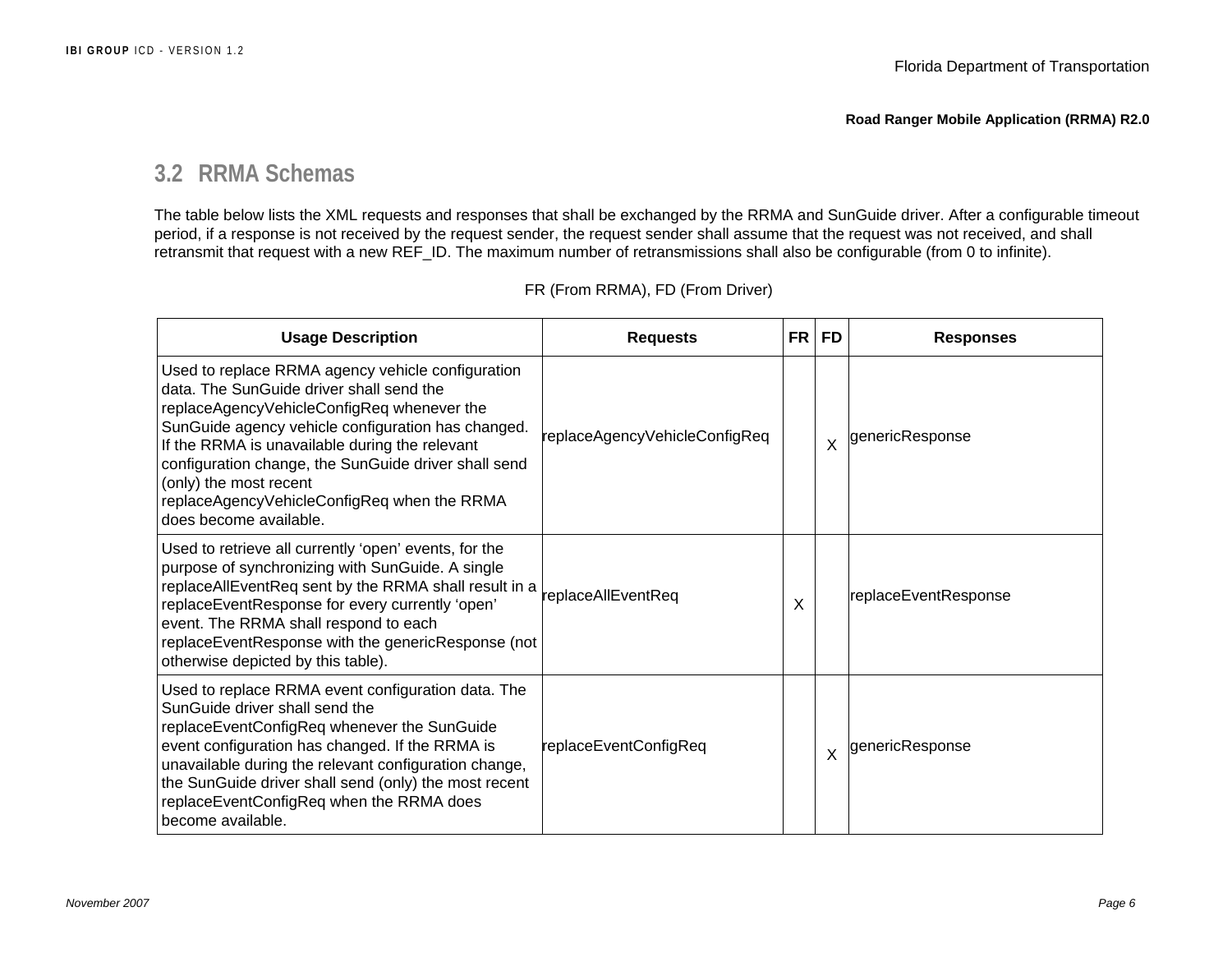| Used to send new event to RRMA (or replace existing<br>event in RRMA). The SunGuide driver shall send a<br>replaceEventReq for every new and updated event. If<br>the RRMA is unavailable during the relevant event<br>update, the SunGuide driver shall send (only) the<br>most recent replaceEventReq when the RRMA does<br>become available.                                                   | replaceEventReq              |              | X       | genericResponse |
|---------------------------------------------------------------------------------------------------------------------------------------------------------------------------------------------------------------------------------------------------------------------------------------------------------------------------------------------------------------------------------------------------|------------------------------|--------------|---------|-----------------|
| Used to replace RRMA event vehicle configuration<br>data. The SunGuide driver shall send the<br>replaceEventVehicleConfigReq whenever the<br>SunGuide vehicle configuration has changed. If the<br>RRMA is unavailable during the relevant configuration<br>change, the SunGuide driver shall send (only) the<br>most recent replaceEventVehicleConfigReq when the<br>RRMA does become available. | replaceEventVehicleConfigReq |              | $\sf X$ | genericResponse |
| Used to replace RRMA location configuration data.<br>The SunGuide driver shall send the<br>replaceLocationConfigReq whenever the SunGuide<br>location configuration has changed. If the RRMA is<br>unavailable during the relevant configuration change,<br>the SunGuide driver shall send (only) the most recent<br>replaceLocationConfigReq when the RRMA does<br>become available.             | replaceLocationConfigReq     |              | X       | genericResponse |
| Used to report agency vehicle status to SunGuide.                                                                                                                                                                                                                                                                                                                                                 | reportAgencyVehicleStatusReq | $\mathsf{X}$ |         | genericResponse |
| Used to report AVL data to SunGuide. The RRMA<br>shall send the reportAvlDataReq at a configurable<br>interval.                                                                                                                                                                                                                                                                                   | reportAvlDataReq             | X            |         | genericResponse |
| Used to report event comment data for SunGuide<br>generated events.                                                                                                                                                                                                                                                                                                                               | reportEventCommentReq        | $\sf X$      |         | genericResponse |
| Used to report RRMA network status to SunGuide.                                                                                                                                                                                                                                                                                                                                                   | reportNetworkStatusReq       | $\mathsf{X}$ |         | genericResponse |
| Used to report event data to SunGuide.                                                                                                                                                                                                                                                                                                                                                            | reportRrmaEventReq           | $\sf X$      |         | genericResponse |